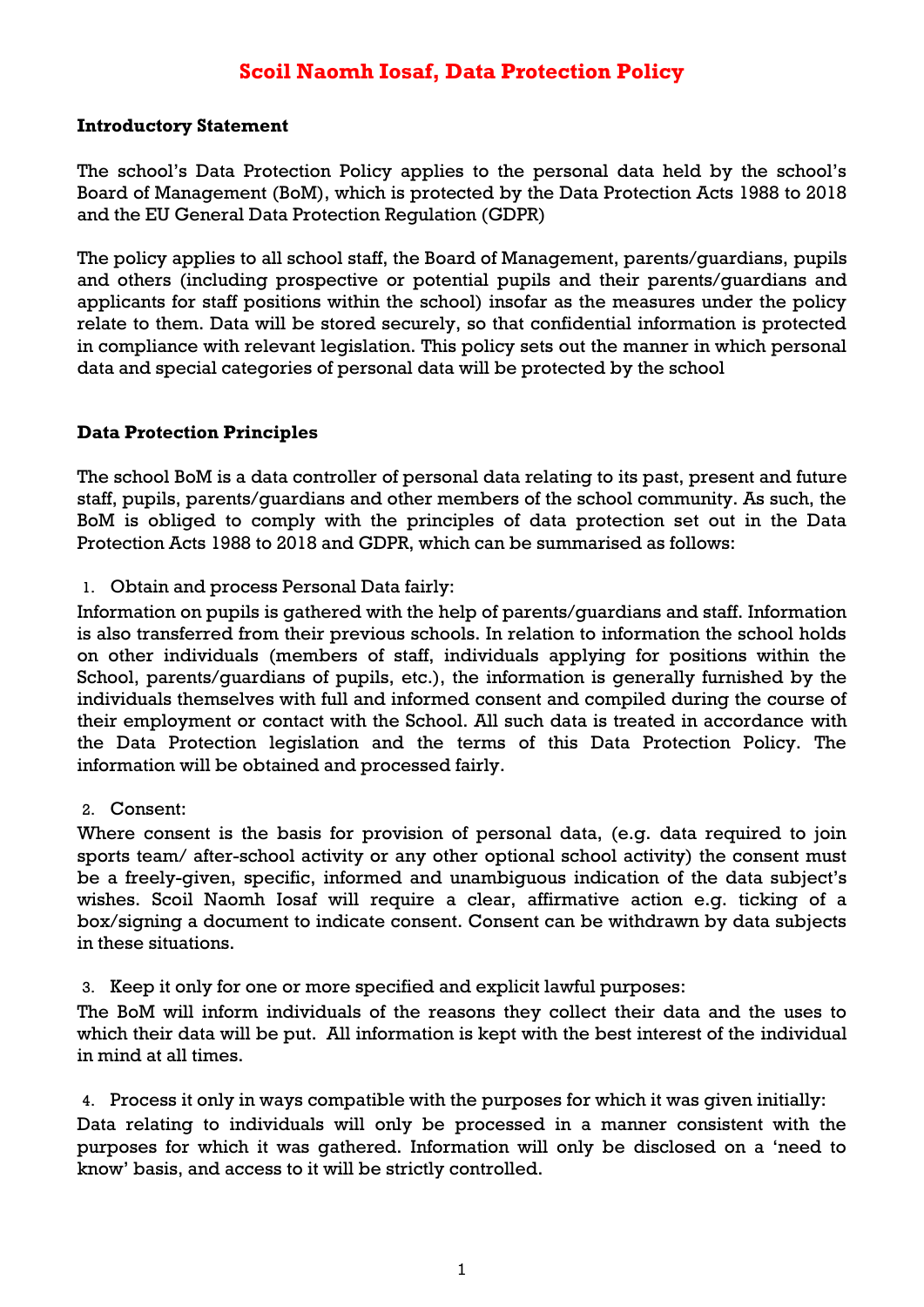5. Keep Personal Data safe and secure:

Only those with a genuine reason for doing so may gain access to the information. Personal Data is securely stored under lock and key in the case of manual records and protected with computer software and password protection in the case of electronically stored data. Portable devices storing personal data (such as laptops) are passwordprotected.

6. Keep Personal Data accurate, complete and up-to-date:

Pupils, parents/guardians, and/or staff should inform the school of any change which the school should make to their personal data and/or sensitive personal data to ensure that the individual's data is accurate, complete and up-to-date. Once informed, the school will make all necessary changes to the relevant records.

7. Ensure that it is adequate, relevant and not excessive:

Only the necessary amount of information required to provide an adequate service will be gathered and stored.

8. Retain it no longer than is necessary for the specified purpose or purposes for which it was given:

As a general rule, the information will be kept for the duration of the individual's time in the school. Thereafter, the school will comply with DES guidelines on the storage of Personal Data relating to a pupil. In the case of members of staff, the school will comply with both DES guidelines and the requirements of the Revenue Commissioners with regard to the retention of records relating to employees. The school may also retain the data relating to an individual for a longer length of time for the purposes of complying with relevant provisions of law and or/defending a claim under employment legislation and/or contract and/or civil law.

9. Provide a copy of their personal data to any individual on request:

Individuals have a right to know and have access to a copy of personal data held about them, by whom, and the purpose for which it is held.

## **Parameters**

The Data Protection legislation applies to the keeping and processing of *Personal Data*. The purpose of this policy is to assist the school to meet its statutory obligations, to explain those obligations to School staff, and to inform staff, pupils and their parents/guardians how their data will be treated.

The policy applies to all school staff, the Board of Management, parents/guardians, pupils and others (including prospective or potential pupils and their parents/guardians, and applicants for staff positions within the school) insofar as the school handles or processes their *Personal Data* in the course of their dealings with the school.

## **Definition of Data Protection Terms**

In order to properly understand the school's obligations, there are some key terms, which should be understood by all relevant school staff:

*Data Subject -* is an individual who is the subject of personal data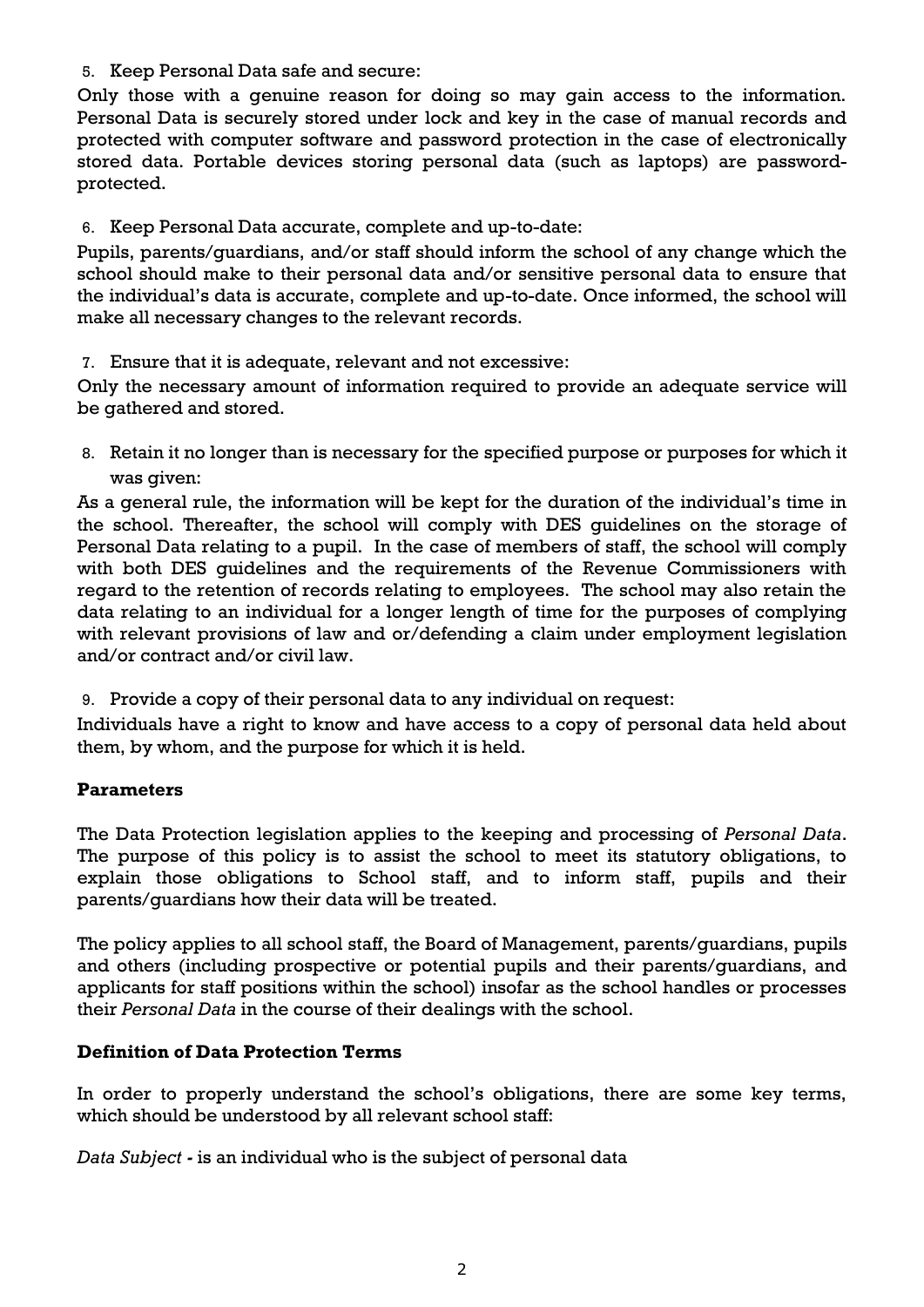*Personal Data* means any data relating to an identified or identifiable natural person i.e. a living individual who is or can be identified either from the data or from the data in conjunction with other information that is in, or is likely to come into, the possession of the Data Controller (BoM)

*Special categories of Personal Data* refers to *Personal Data* regarding a person's

- racial or ethnic origin
- political opinions or religious or philosophical beliefs
- physical or mental health
- sexual life and sexual orientation
- qenetic and biometric data
- criminal convictions or the alleged commission of an offence
- trade union membership

*Data Controller* is the Board of Management of the school

*Data Processing* - performing any operation or set of operations on data, including:

- Obtaining, recording or keeping the data,
- Collecting, organising, storing, altering or adapting the data
- Retrieving, consulting or using the data
- Disclosing the data by transmitting, disseminating or otherwise making it available
- Aligning, combining, blocking, erasing or destroying the data

*Data Processor* - a person who processes personal information on behalf of a data controller, but **does not include an employee of a data controller** who processes such data in the course of their employment, for example, this might mean an employee of an organisation to which the data controller out-sources work. The Data Protection legislation places responsibilities on such entities in relation to their processing of the data e.g. Databiz; School accounting/wages processors.

## **Rationale**

In addition to its legal obligations under the broad remit of educational legislation, the school has a legal responsibility to comply with the Data Protection Acts 1988 to 2018 and the GDPR.

This policy explains what sort of data is collected, why it is collected, for how long it will be stored and with whom it will be shared.

The school takes its responsibilities under data protection law very seriously and wishes to put in place safe practices to safeguard individual's personal data. It is also recognised that recording factual information accurately and storing it safely facilitates an evaluation of the information, enabling the Principal and Board of Management to make decisions in respect of the efficient running of the School. The efficient handling of data is also essential to ensure that there is consistency and continuity where there are changes of personnel within the school and Board of Management.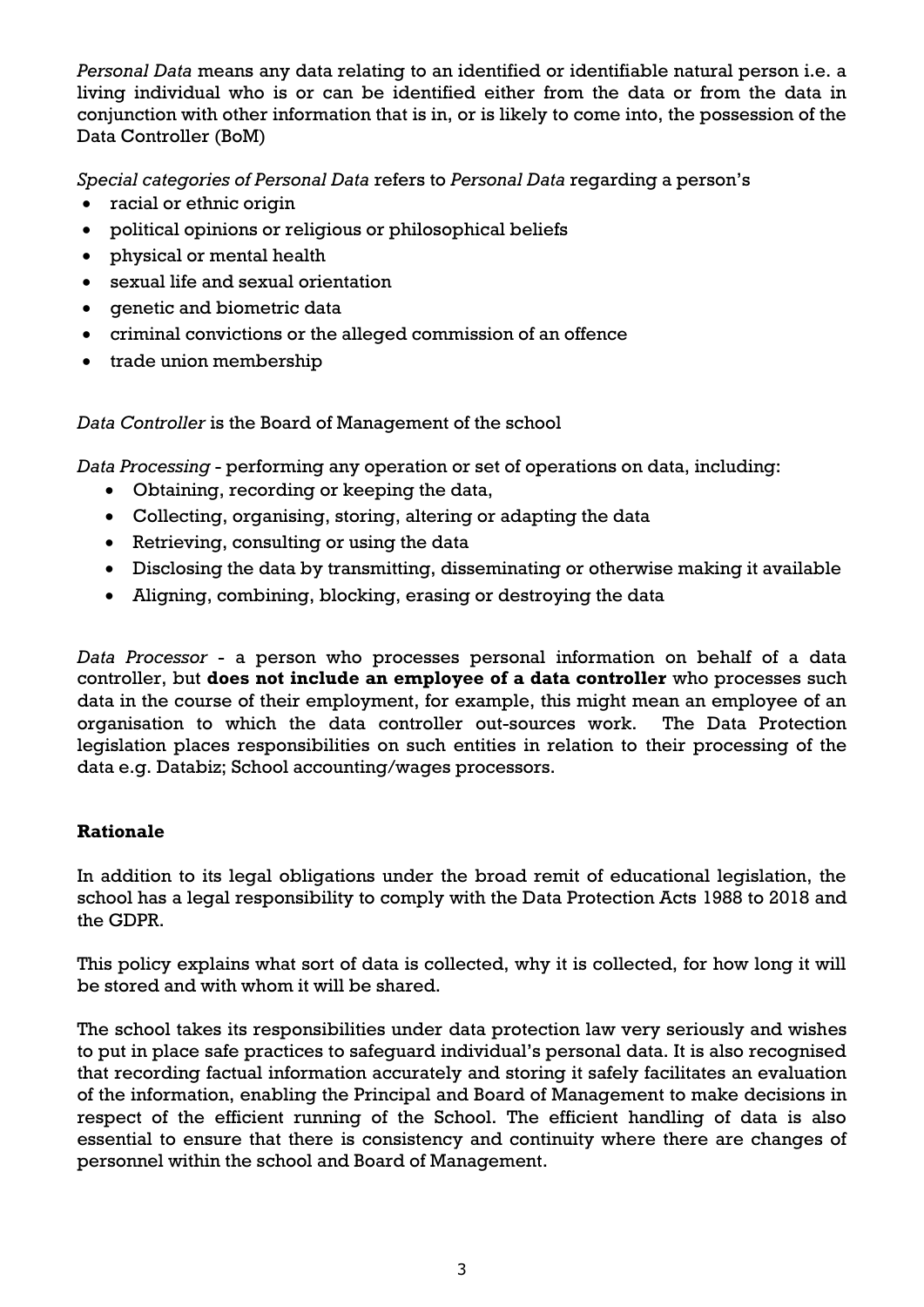## **Other Legal Obligations**

Implementation of this policy takes into account the school's other legal obligations and responsibilities. Some of these are directly relevant to data protection.

Under **Section 9(g) of the [Education Act, 1998](http://acts2.oireachtas.ie/zza51y1998.1.html)**, the parents of a pupil, or a pupil who has reached the age of 18 years, must be given access to records kept by the school relating to the progress of the pupil in their education.

Under **Section 20 of the [Education \(Welfare\) Act, 2000](http://www.oireachtas.ie/documents/bills28/acts/2000/a2200.pdf)**, the school must maintain a register of all pupils attending the School.

Under *S***ection 20(5) of the Education (Welfare) Act, 2000**, a Principal is obliged to notify certain information relating to the child's attendance in school and other matters relating to the child's educational progress to the Principal of another school to which a pupil is transferring. Scoil Naomh Iosaf sends a copy of a child's Passport*,* as provided by the National Council for Curriculum and Assessment, to the Principal of the Post-Primary School in which the pupil has been enrolled.

Where reports on pupils which have been completed by professionals, apart from Scoil Naomh Iosaf staff, are included in current pupil files, such reports are only passed to the Post-Primary school following express written permission having been sought and received from the parents of the said pupils.

Under **Section 21 of the [Education \(Welfare\) Act, 2000](http://www.oireachtas.ie/documents/bills28/acts/2000/a2200.pdf)**, the school must record the attendance or non-attendance of pupils registered at the school on each school day.

Under **Section 28 of the [Education \(Welfare\) Act, 2000](http://www.oireachtas.ie/documents/bills28/acts/2000/a2200.pdf)**, the School may supply *Personal Data* kept by it to certain prescribed bodies (the Department of Education and Skills, Tusla, the National Council for Special Education and other schools). The BoM must be satisfied that it will be used for a 'relevant purpose' (which includes recording a person's educational or training history or monitoring their educational or training progress; or for carrying out research into examinations, participation in education and the general effectiveness of education or training).

Under **Section 14 of the Education for Persons with Special Educational Needs Act, 2004***,* the school is required to furnish to the National Council for Special Education (and its employees, which would include Special Educational Needs Organisers) such information as the Council may from time to time reasonably request.

The **Freedom of Information Act 2014** provides a qualified right to access to information held by public bodies which does not necessarily have to be "personal data", as with data protection legislation. While most schools are not currently subject to freedom of information legislation, (with the exception of schools under the direction of Education and Training Boards), if a school has furnished information to a body covered by the Freedom of Information Act (such as the Department of Education and Skills, etc.) these records could be disclosed by that body if a request is made to that body.

Under **Section 26(4) of the Health Act, 1947** a School shall cause all reasonable facilities (including facilities for obtaining names and addresses of pupils attending the school) to be given to a health authority who has served a notice on it of medical inspection, e.g. a dental inspection.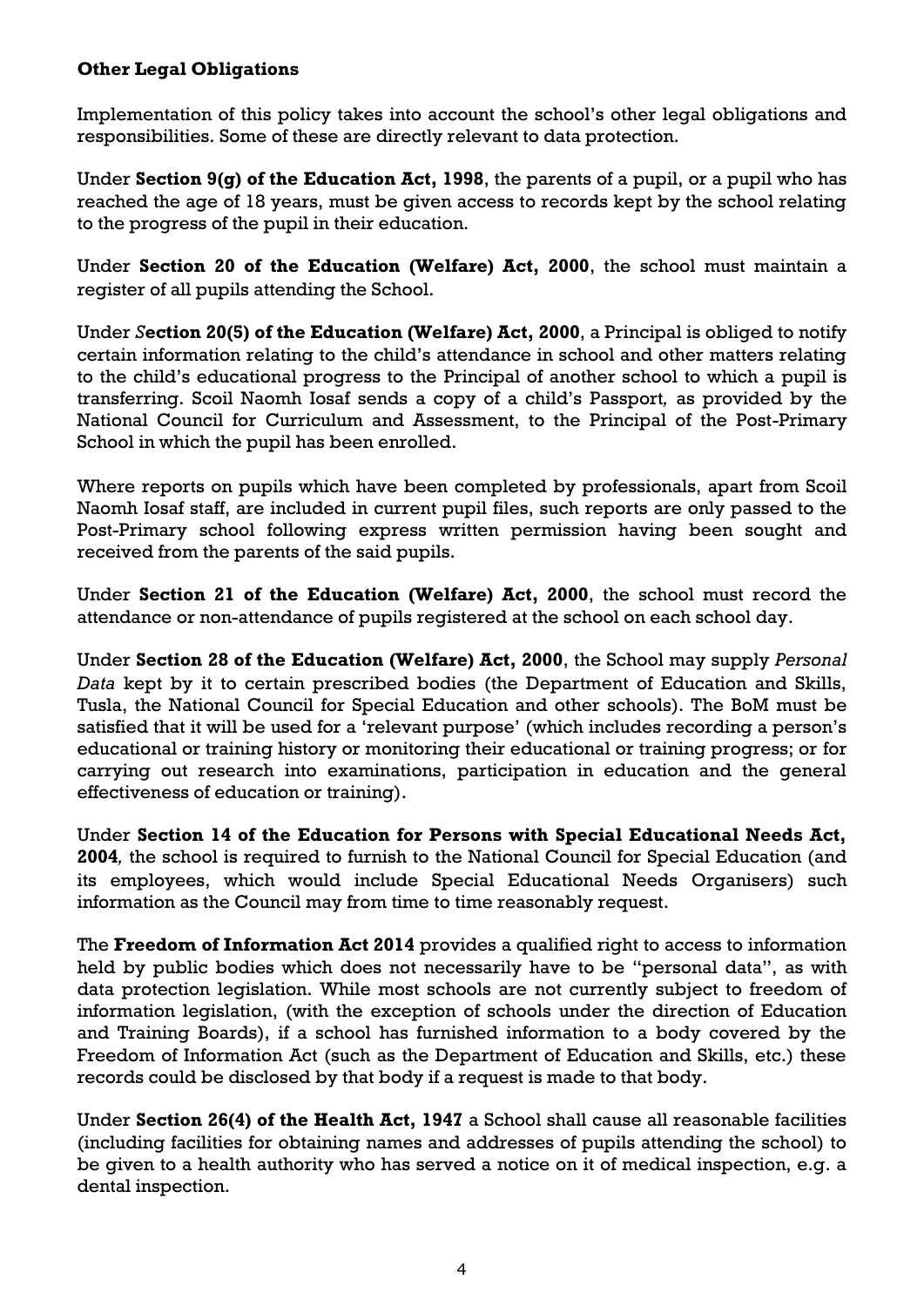Under **Children First Act 2015***,* mandated persons in schools have responsibilities to report child welfare concerns to TUSLA- Child and Family Agency (or in the event of an emergency and the unavailability of TUSLA, to An Garda Síochána).

# **Relationship to Characteristic Spirit of the School**

Scoil Naomh Iosaf seeks to:

- enable pupils to develop their full potential
- provide a safe and secure environment for learning
- promote respect for the diversity of values, beliefs, traditions, languages and ways of life in society

We aim to achieve these goals while respecting the privacy and data protection rights of pupils, staff, parents/guardians and others who interact with us. The school wishes to achieve these aims/missions while fully respecting individuals' rights to privacy and rights under the Data Protection legislation.

# **Personal Data**

The Personal Data records held by the school **may** include:

#### **1. Staff Records**

a) Categories of staff data:

As well as existing members of staff (and former members of staff), these records may also relate to applicants applying for positions within the school, trainee teachers and teachers under probation. These staff records may include:

- Name, address and contact details, PPS number.
- Name and contact details of next-of-kin in case of emergency.
- Original records of application and appointment to promotion posts
- Details of approved absences (career breaks, parental leave, study leave, etc.)
- Details of work record (qualifications, classes taught, subjects, etc.)
- Details of any accidents/injuries sustained on school property or in connection with the staff member carrying out their school duties
- Records of any reports the school (or its employees) have made in respect of the staff member to State departments and/or other agencies under Children First Act 2015

## b) Purposes*:*

Staff records are kept for the purposes of:

- the management and administration of school business (now and in the future)
- to facilitate the payment of staff, and calculate other benefits/entitlements (including reckonable service for the purpose of calculation of pension payments, entitlements and/or redundancy payments where relevant)
- to facilitate pension payments in the future
- human resources management
- recording promotions made (documentation relating to promotions applied for) and changes in responsibilities, etc.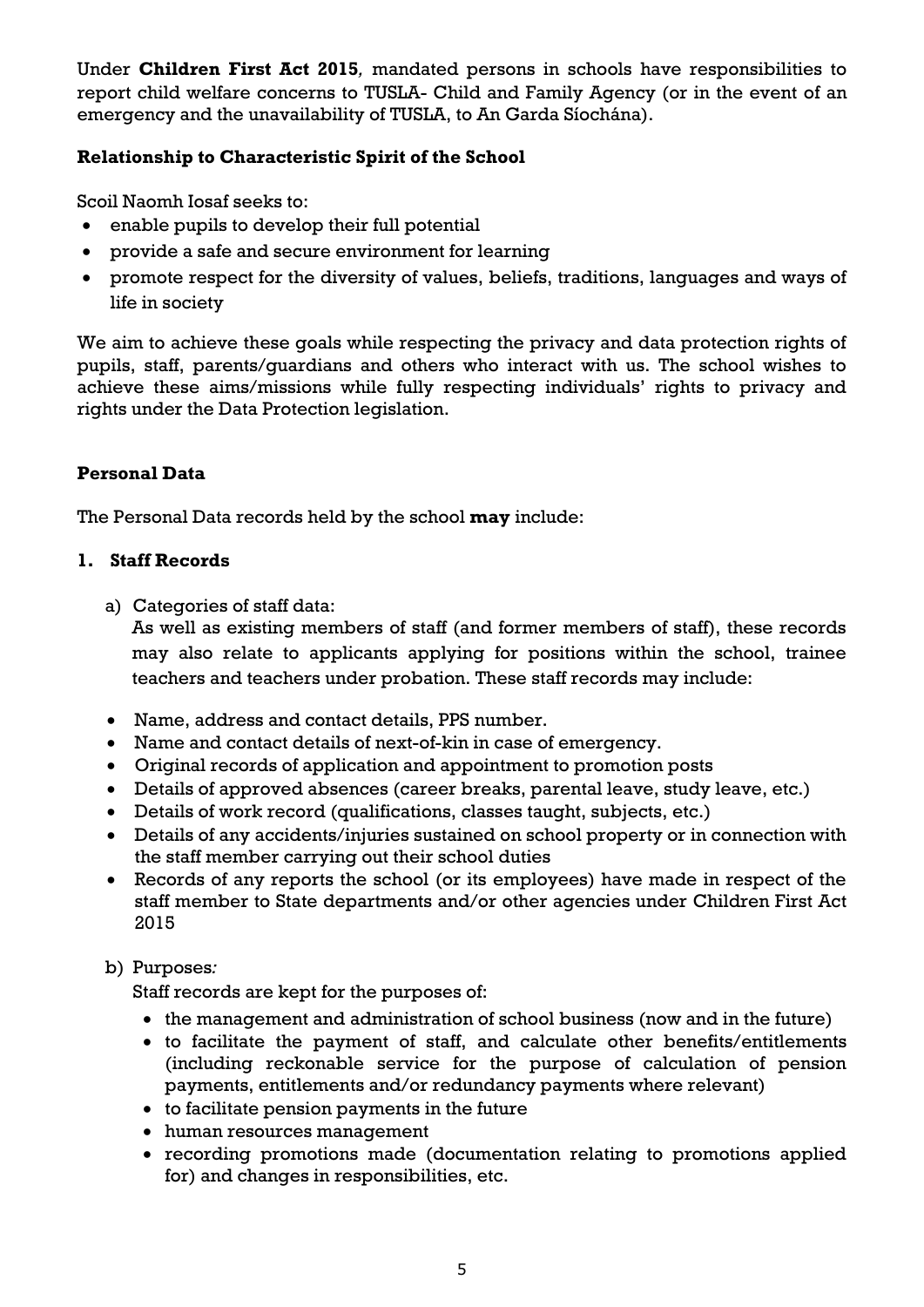- to enable the school to comply with its obligations as an employer, including the preservation of a safe, efficient working and teaching environment (including complying with its responsibilities under the Safety, Health and Welfare at Work Act 2005)
- to enable the school to comply with requirements set down by the Department of Education and Skills, the Revenue Commissioners, the National Council for Special Education, TUSLA, the HSE, and any other governmental, statutory and/or regulatory departments and/or agencies
- and for compliance with legislation relevant to the school.
- c) Location and Security procedures of Scoil Naomh Iosaf:
	- Manual records are kept in a secure, locked filing cabinet only accessible to personnel who are authorised to use the data. Employees are required to maintain the confidentiality of any data to which they have access.
	- Digital records are stored on password-protected computer with adequate encryption and firewall software. The school has the burglar alarm activated when the school is closed.

## **2. Pupil Records**

a) Categories of pupil data:

These may include Information which may be sought and recorded at enrolment and may be collated and compiled during the course of the pupil's time in the school. These records may include:

- name, address and contact details, PPS number
- Date and place of birth
- names and addresses of parents/guardians and their contact details (including any special arrangements with regard to guardianship, custody or access)
- religious belief
- racial or ethnic origin
- membership of the Traveller community, where relevant
- whether English is the pupil's first language and/or whether the pupil requires English language support
- any relevant special conditions (e.g. special educational needs, health issues, etc.) which may apply
- Information on previous academic record (including reports, references, assessments and other records from any previous school(s) attended by the pupil
- Psychological, psychiatric and/or medical assessments
- Attendance records
- Photographs and recorded images of pupils are managed in line with the school photography proedures.
- Academic record: examination results as recorded on official School reports
- Records of significant achievements
- Whether the pupil is exempt from studying Irish
- Records of disciplinary issues/investigations and/or sanctions imposed
- Other records e.g. records of any serious injuries/accidents.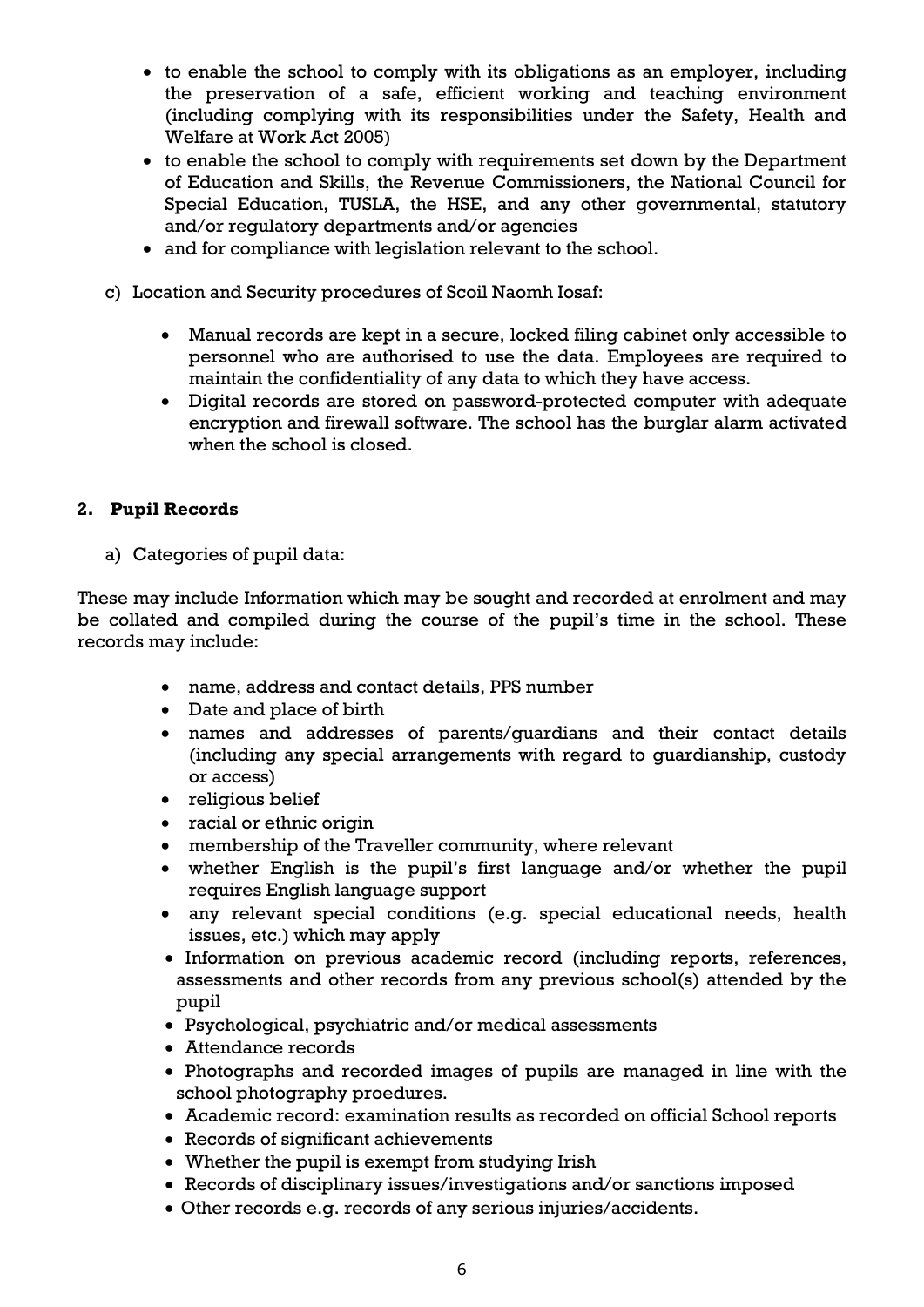- Records of any reports the school (or its employees) have made in respect of the pupil to State Departments and/or other agencies under Children First Act 2015.
- b) Purposes: The purposes for keeping pupil records include:
	- to enable each pupil to develop to his/her full potential
	- to comply with legislative or administrative requirements
	- to ensure that eligible pupils can benefit from the relevant additional teaching or financial supports
	- to support the provision of religious instruction
	- to enable parents/guardians to be contacted in the case of emergency or in the case of school closure, or to inform parents of their child's educational progress or to inform parents of school events, etc.
	- to meet the educational, social, physical and emotional requirements of the pupil
	- photographs and recorded images of pupils are taken to celebrate school achievements, e.g. compile yearbooks, establish a school website, record school events, and to keep a record of the history of the school.
	- to ensure that the pupil meets the school's admission criteria
	- to ensure that pupils meet the minimum age requirement for attendance at Primary School.
	- to ensure that any pupil seeking an exemption from Irish meets the criteria in order to obtain such an exemption from the authorities
	- to furnish documentation/information about the pupil to the Department of Education and Skills, the National Council for Special Education, TUSLA, and other schools, etc. in compliance with law and directions issued by government departments
	- to furnish, when requested by the pupil (or their parents/guardians in the case of a pupil under 18 years) documentation/information/references to second-level educational institutions.

## **3. Board of Management Records**

- a) Categories of Board of Management data:
	- Name, address and contact details of each member of the Board of Management (including former members of the Board of Management)
	- Records in relation to appointments to the Board
	- Minutes of Board of Management meetings and correspondence to the Board which may include references to individuals.

## b) Purposes:

To enable the Board of Management to operate in accordance with the Education Act 1998 and other applicable legislation and to maintain a record of Board appointments and decisions.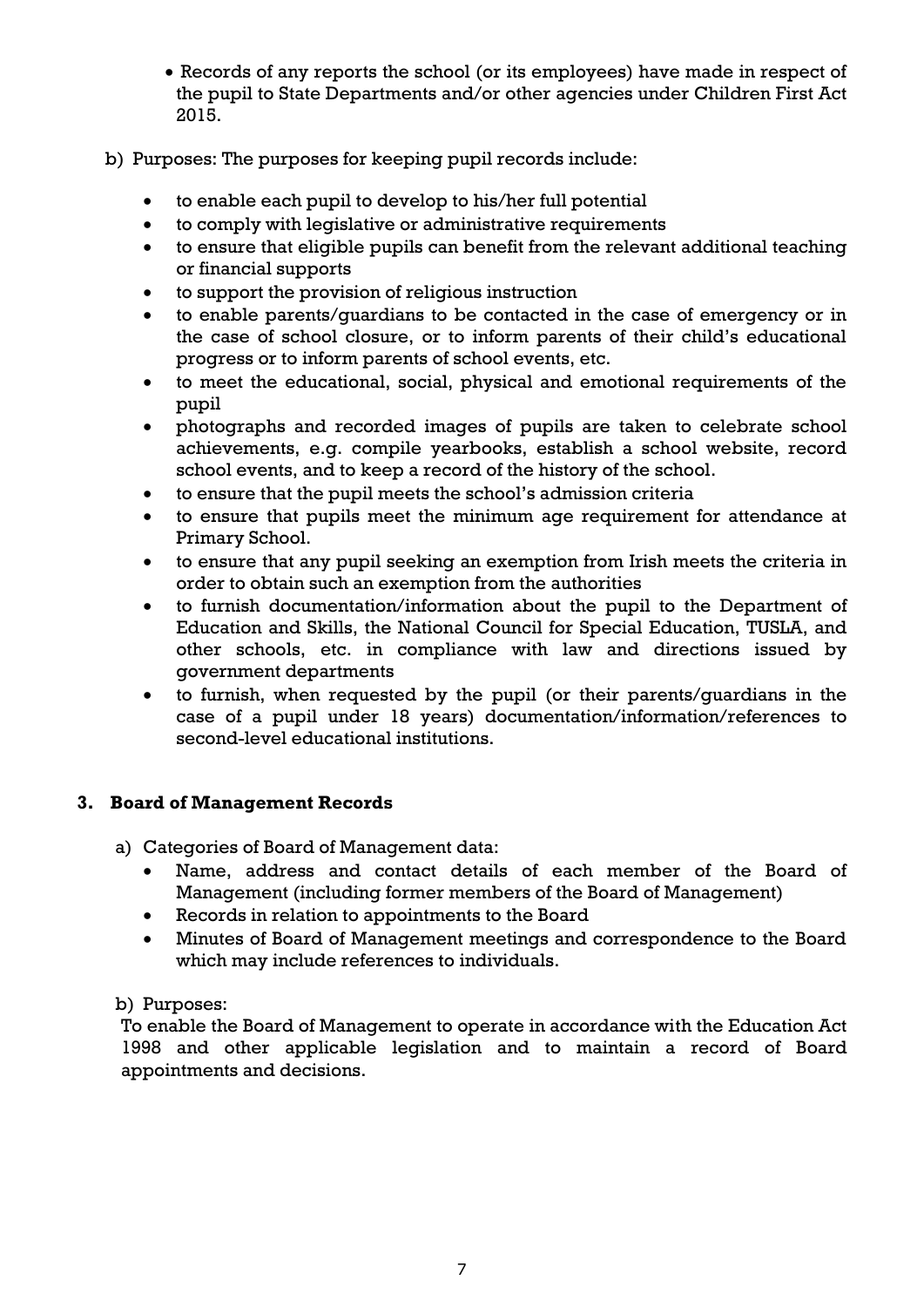## **4. Other Records: Creditors**

a) Categories of Board of Management data*:*

The school may hold some or all of the following information about creditors (some of whom are self-employed individuals):

- name
- address
- contact details
- PPS number
- tax details
- bank details and
- amount paid
- b) Purposes: The purposes for keeping creditor records are:

This information is required for routine management and administration of the school's financial affairs, including the payment of invoices, the compiling of annual financial accounts and complying with audits and investigations by the Revenue Commissioners.

## **5. Other Records: Charity Tax-back Forms**

a) Categories of Board of Management data:

The school may hold the following data in relation to donors who have made charitable donations to the school:

- name
- address
- telephone number
- PPS number
- tax rate
- signature and
- the gross amount of the donation.
- b) Purposes: The purposes for keeping creditor records are:

Schools are entitled to avail of the scheme of tax relief for donations of money they receive. To claim the relief, the donor must complete a certificate (CHY2) and forward it to the school to allow it to claim the grossed up amount of tax associated with the donation. The information requested on the appropriate certificate is the parents' name, address, PPS number, tax rate, telephone number, signature and the gross amount of the donation. This is retained by the School in the event of audit by the Revenue Commissioners.

## **Photographic Images**

- Permission is sought from all parents for their child's photograph to be used for school related events e.g. Newsletter, website and Twitter account.
- Photographs of pupils taken by teachers on their personal phones will be deleted once they have been sent to the Principal or the teacher with responsibility for photography.
- Photographic images will be stored in a folder on the school's internal shared network.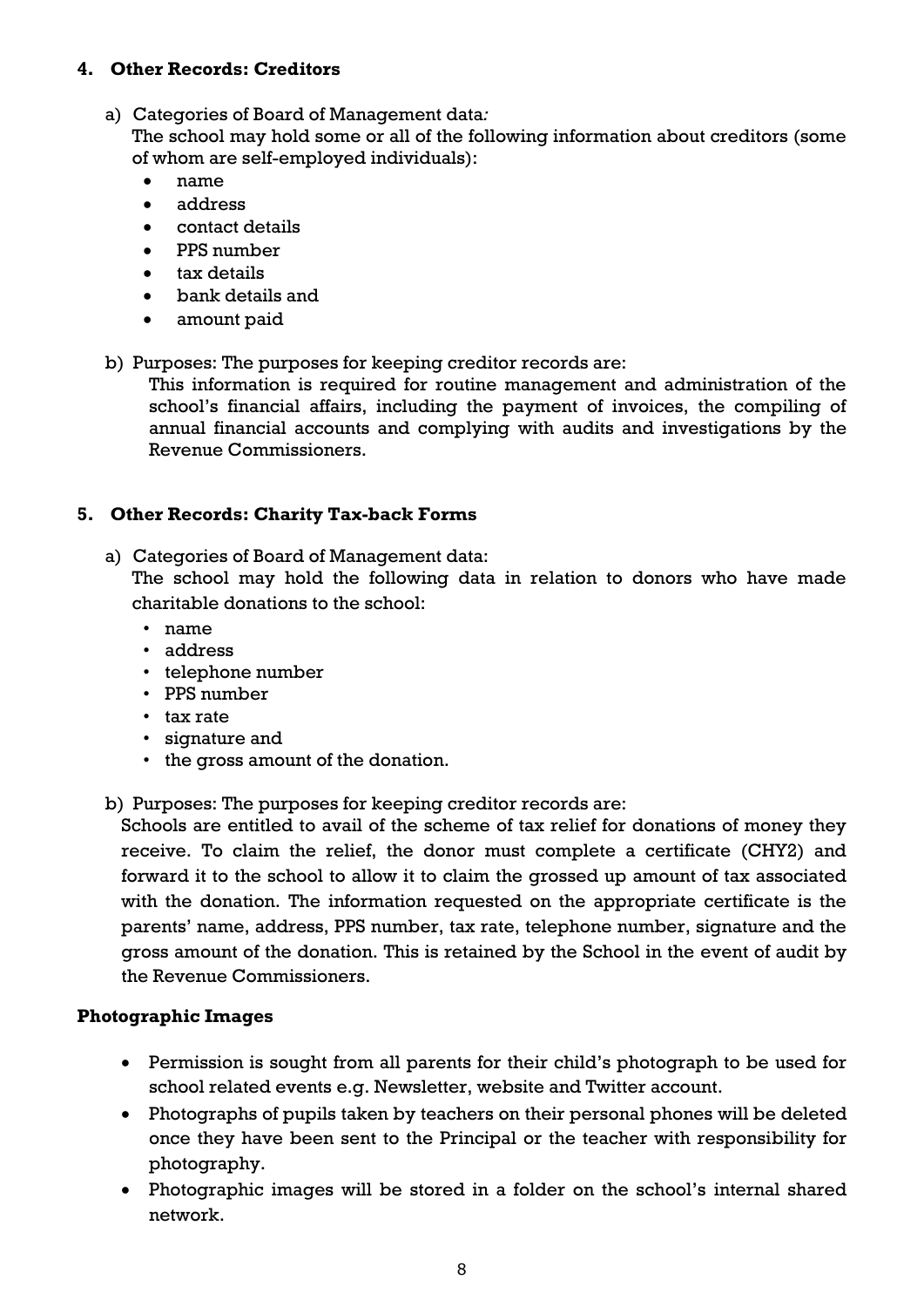At the end of each school year, photographs taken will be archived on an external hard drive, labelled and stored securely.

## **CCTV Images/Recordings**

CCTV is installed in Scoil Naomh Iosaf.

- cameras are installed externally around the school building.
- cameras are installed internally in the corridors.

These CCTV systems record images of staff, pupils and members of the public who visit the premises.

The viewing station is in the main school administration office and is password protected.

## **Purposes**

For the safety and security of staff, pupils and visitors. Also to safeguard school property and equipment. It is not used to investigate incidents of behaviour or interactions between people.

## **Security**

Access to images/recordings is restricted to the Principal, Deputy Principal and Caretaker of the school. Recordings are retained for approx. 28 days, except if required for the investigation of an incident. Images/recordings may be viewed or made available to An Garda Síochána pursuant to Data Protection Acts legislation.

## **Examination Results**

The school will hold data comprising examination results in respect of its pupils. These may include class, mid-term, annual, continuous assessment results, screening/diagnostic testing and the results of Standardised Tests.

# **Purposes**

The main purpose for which these examination results are held is to monitor a pupil's progress and to provide a sound basis for advising them and their parents or guardian about educational attainment levels and recommendations for the future. The data may also be aggregated for statistical/reporting purposes, such as to compile results tables. The data may be transferred to the Department of Education and Skills, the National Council for Curriculum and Assessment and other schools to which pupils move.

# **Links to Other Policies and to Curriculum Delivery**

Relevant school policies already in place or being developed or reviewed, shall be examined with reference to the Data Protection Policy and any implications which it has for them shall be addressed.

The following policies may be among those considered:

- Pupil Online Database (POD): Collection of the data for the purposes of complying with the Department of Education and Skills' pupil online database.
- Child Safeguarding Procedures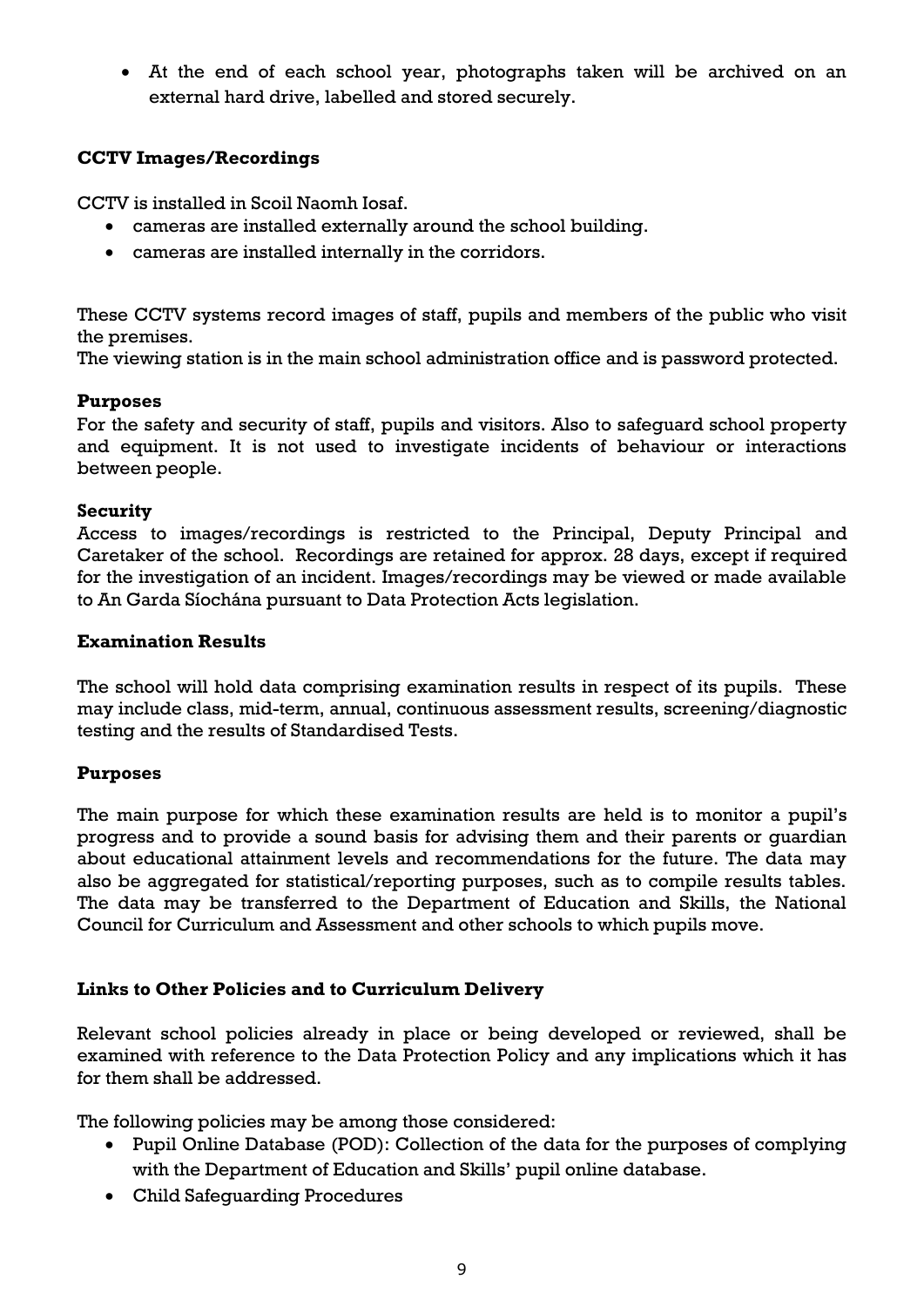- Anti-Bullying Procedures
- Code of Behaviour
- Enrolment Policy
- ICT Acceptable Usage Policy
- Assessment Policy
- Special Educational Needs Policy
- Critical Incident Policy
- Attendance Policy
- CCTV Policy
- Mobile Phone Usage

# **Processing in Line with a Data Subject's Rights**

Data in this school will be processed in line with the data subject's rights. Data subjects have a right to:

- Know what personal data the school is keeping on them
- Request access to data held about them by a data controller
- Prevent the processing of their data for direct-marketing purposes
- Ask to have inaccurate data amended
- Ask to have data erased once it is no longer necessary or irrelevant.

## **Data Processors**

Where the school outsources to a data processor off-site, it is required by law to have a written contract in place. Scoil Naomh Iosaf's third party agreement specifies the conditions under which the data may be processed, the security conditions attaching to the processing of the data and that the data must be deleted or returned upon completion or termination of the contract.

# **Personal Data Breaches**

All incidents in which personal data has been put at risk must be reported to the Office of the Data Protection Commissioner within 72 hours.

When the personal data breach is likely to result in a high risk to the rights and freedoms of natural persons, the BoM must communicate the personal data breach to the data subject without undue delay.

If a data processor becomes aware of a personal data breach, it must bring this to the attention of the data controller (BoM) without undue delay.

# **Dealing with a Data Access Request**

Individuals are entitled to a copy of their personal data on written request. Request must be responded to within one month. An extension may be required e.g. over holiday periods.

No fee may be charged except in exceptional circumstances where the requests are repetitive or manifestly unfounded or excessive.

No personal data can be supplied relating to another individual apart from the data subject.